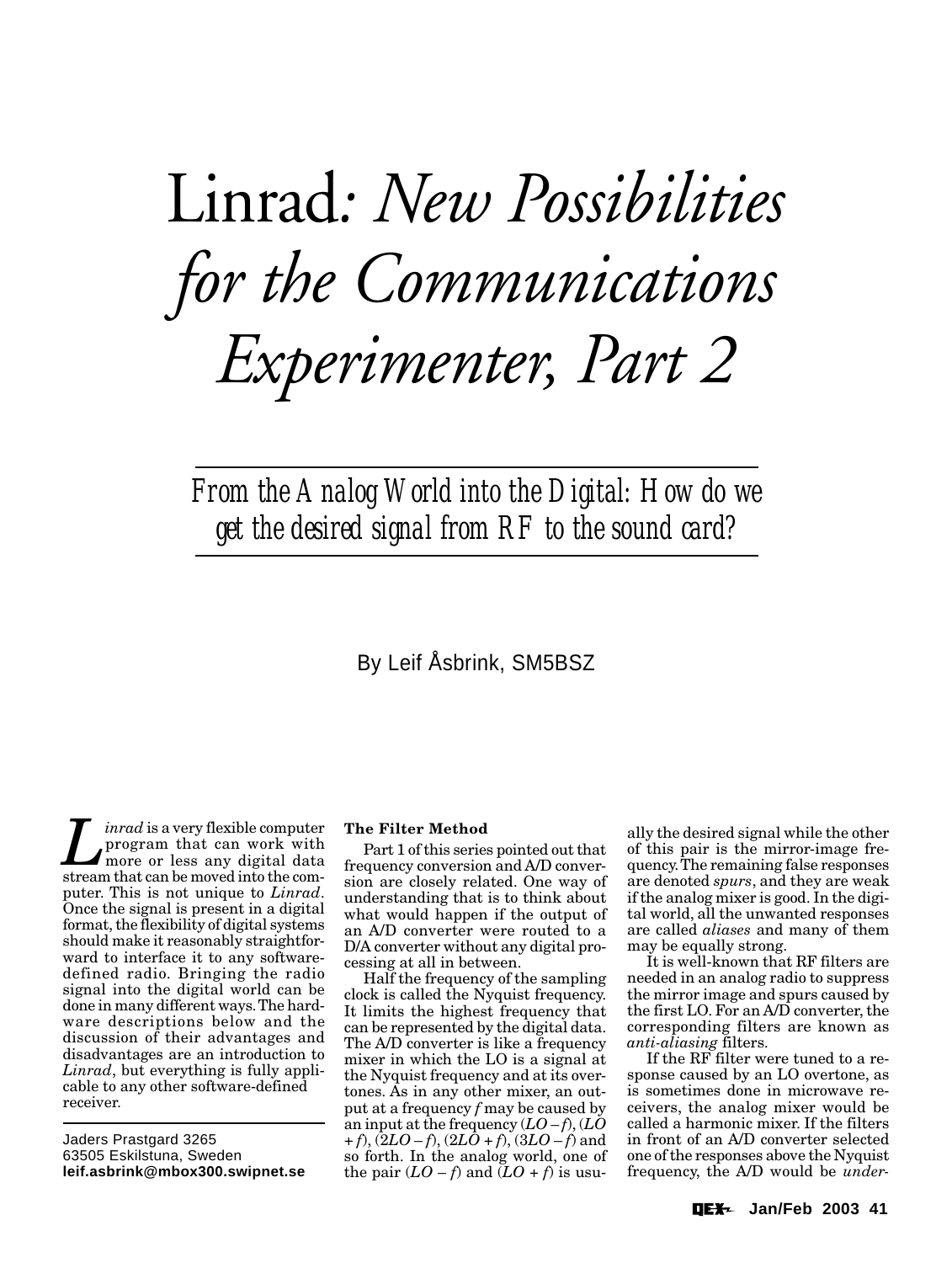*sampling*. Under-sampling is done to convert signals above half the maximum sampling speed for a particular A/D converter. It only works if the analog bandwidth of the A/D is high enough, typically several times higher than the maximum frequency for the sampling clock. Such A/D converters are known as radio A/Ds.

It is up to the system designer to decide what frequency range is desired and how much undesired signals must be suppressed. The problem is the same for an A/D converter as for an analog frequency mixer.

In the case where the lowest response, dc to the Nyquist frequency, is selected for an A/D, one needs a steep IF filter to suppress the image frequency that occurs in the mixing process from RF to audio. No filter is perfectly steep, so one will typically lose 15% of the possible digital bandwidth or more. Using an IF filter so that low frequencies reaching the A/D only come from IF signals at one side of the last LO (the BFO) is called the *filter method* because a qualified filter is necessary. The anti-aliasing filter needs a similar steepness, but since it is at a low frequency, it is comparatively simple. When using the filter method, one typically uses the IF-filter to improve alias suppression also.

#### **The Phasing Method**

The phasing method or direct-conversion method does not need any qualified filters. It is similar to transmitters wherein the phasing method can be used to generate SSB without crystal filters. By generating the complete (complex) baseband signal from the RF (or IF) signal, one feeds the computer with enough information to decide—for each signal—from which side of the BFO it comes. To do this, one needs two A/D channels. Each of them needs an anti-aliasing filter, but that is a simple filter—often included in the A/D converter board.

In the phasing method, two mixers in quadrature (the relative phases differ by 90°) generate an I/Q pair. A signal 1 kHz above the LO will produce a signal of 1 kHz with equal amplitude in both I and Q and their rela-

tive phase will be 90°. The computer program will combine them and correctly place the signal 1 kHz above zero. The analog circuitry suffers from tolerance problems that create a mirror-image spur at –1 kHz with an amplitude that is typically 30 to 40 dB below the main signal. It is possible to balance out this mirror image with analog phase and amplitude controls, but it can be dealt with equally well in the digital processing.

#### **Desired Bandwidth Selects Technology**

When selecting hardware to convert from RF to digital data, the most important aspect is the bandwidth. For many purposes, it is enough to move a bandwidth of 2 kHz into the computer. That is extremely easy: A conventional SSB radio and a simple audio-interface board will do the job. The dynamic range within the 2-kHz passband will be very poor, but the tolerance to strong signals outside the passband is at least as good as the analog radio specifications.

If more bandwidth is desired, say 10 kHz or so, one needs a solution with much better linearity than the product-detector and audio-amplifier circuitry of a normal receiver. The easiest way of doing this is to use the filter method with over-sampling. One uses an IF filter to select a passband that comes out as frequencies between something like 0.45 and 0.85 times the Nyquist frequency. The main problem of audio nonlinearities and overtones then won't be present and one can use simple circuitry with good results. With a 96-kHz audio board, one can easily get a bandwidth of about 20 kHz this way. The digital signal will be over-sampled but the extra load on a reasonably modern computer is not a problem. It is possible to get 20-kHz bandwidth using the filter method while sampling at 44.1 kHz, if a special crystal filter is used.

With PC sound cards, it is possible to get bandwidths up to about 95 kHz. If a radio A/D were used, the bandwidth limitation would come from the processing capabilities of the digital system and from the analog filter in front of the A/D converter. An AD6644 sampling at 65 MHz, preceded by a crystal filter with 200-kHz bandwidth at 10.7 MHz, 70 MHz or any other frequency, would make an excellent IF-to-digital converter. As far as I know, there is no standard for interfacing a radio A/D to a PC. The rest of this article shows what we can do with the sound cards that are around now.

The crucial factor is the desired bandwidth. For normal usage as a radio receiver, Table 1 gives an idea how dynamic range requirements increase with bandwidth.

It is extremely easy to make an RFto-audio converter with a dynamic range of at least 40 dB, independent of the bandwidth. If *Linrad* were used to monitor microwave bands, low-cost solutions for the hardware would be appropriate. Occasional occurrences of strong local signals causing a few spurs on the screen then would not be a problem.

Below is a discussion of some circuits I have used to move radio signals into a PC via sound cards. Any of these solutions will work fine with *Linrad* if your local radio environment is compatible with the dynamic-range limitations of the particular solution.

The cost of increasing the bandwidth while maintaining adequate dynamic range is substantial. It is great fun to monitor nearly 100 kHz on the screen but for practical operation, chasing DX stations in a contest or just ordinary chatting, a bandwidth of about 2 kHz might be fully adequate for CW.

The main reason for bringing large bandwidths into the computer is that it allows the computer to do efficient noise blanking in a way that analog systems can never do. In a location where a better noise blanker than the one included in your current SSB receiver is not needed, *Linrad* will work happily with the output from your SSB receiver and allow you to dig out weak CW signals from the noise.

If power-line noise is not a problem, a 10-kHz bandwidth may be enough. With very difficult power-line noise problems, even 100 kHz is marginal because the interference pulse rate can become very high.

| Bandwidth | Dynamic Range |                                                                                                                                                                               |
|-----------|---------------|-------------------------------------------------------------------------------------------------------------------------------------------------------------------------------|
| (kHz)     | (dB)          | Comment                                                                                                                                                                       |
|           | 40            | Analog hardware stops strong signals.                                                                                                                                         |
| 10        | 70            | Offending signal quality often makes better performance useless.                                                                                                              |
| 20        | 80            | Having to keep really strong signals outside the passband is not a serious limitation at<br>modest bandwidths. Is often necessary anyway because of offending signal quality. |
| 100       | 100           | With a large bandwidth one has to allow the local strong stations within the passband.                                                                                        |
|           |               |                                                                                                                                                                               |

**Table 1**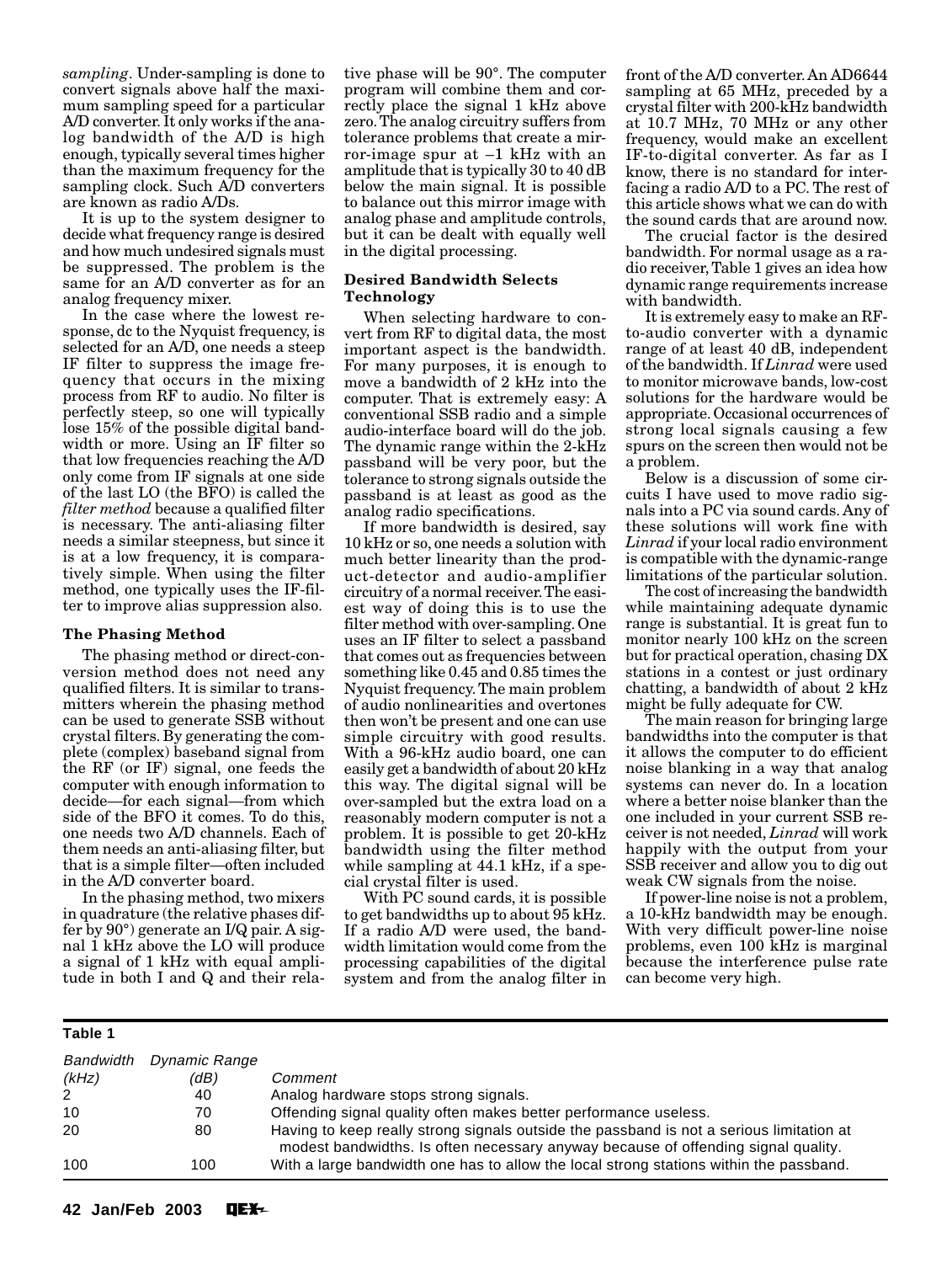## *2-kHz Bandwidth: A Conventional SSB Receiver*

It may be a good idea to insert a high-pass filter between the radio and the sound card to reduce 50/60-Hz hum. The audio signal that is routed to the sound card is actually an IF signal and it is a good idea to shift it upwards by a few kilohertz as one usually does when working high-speed meteor scatter. Placing the passband in the range 3-5 kHz rather than 0.3- 2.3 kHz by a shift of the BFO greatly improves dynamic range. The dominating nonlinearity is usually  $IM<sub>2</sub>$  in the product detector and audio amplifiers, and it will be completely eliminated this way. The lowest possible *IM*<sub>2</sub> product would be 6 kHz, and that is above the passband. By setting the sound card to sample at 15 kHz or above, all overtones of 3 to 5 kHz are stopped by the anti-aliasing filter or by the digital processing. A shifted audio range also helps to get rid of overtones of the power-line frequency, which often go as high as the tenth harmonic and above when the volume is high and the RF gain is low. Those are the settings for a good dynamic range into the computer. A resistive voltage divider at the computer input is necessary to set the level low enough for the sound card. The volume usually cannot be set low enough without loss of dynamic range because of the noise in the AF amplifier after the volume control.

#### *10-kHz Bandwidth: The Filter Method with Oversampling*

Bob Larkin, W7PUA, has designed the DSP-10 to use the Analog Devices EZ-Kit for all the signal processing while the PC is used for control only. The analog hardware of that radio would work well for use with a sound card and PC replacing the EZ-Kit. The schematics (described in *QST,* Sept

1999, pp 33-41) include a crystal filter with the –6-dB points at 19.6591 and 19.6708 MHz. With the last LO at 19.680 MHz, the audio passband is placed from 9.2-20.9 kHz and that fits well to a standard sound card sampling at 48 kHz. Alias signals originate in audio frequencies above 27.1 kHz, and such signals are well suppressed by the anti-aliasing filter of the sound card. Such high audio frequencies originate in IF signals below 19.6529 MHz, so the IF filter gives an additional suppression of about 25 dB. Very strong signals at 19.670 MHz produce audio at 10 kHz with an overtone spur at 20 kHz that will be falsely interpreted as a signal at 19.660 MHz, just at the opposite end of the passband.

This is not a problem: One can simply avoid using the highest frequencies within the passband to receive weak signals. It is also possible to reduce the level of this spur by shifting the last LO downwards from 19.680 kHz until the alias spur starts to be visible at a similar IF level as the  $IM_2$  spur. I have not tried this solution myself, but I see no reason why it should not be perfectly adequate as long as a 10-kHz bandwidth is enough.

### *20-kHz Bandwidth: The Filter Method without Oversampling.*

My first DSP radio in a PC used this method. At that time, standard audio boards were limited to a maximum sampling speed of 44.1 kHz. I needed as much bandwidth as possible for two reasons. First, I suffer from terrible power-line noise now and then. The analog noise blankers do not work when the moon is low, and my local EME friends become very strong, so I needed something clever in the computer. Second, seeing a 20-kHz bandwidth rather than only 10 kHz is an advantage in EME contesting.

To get 20-kHz bandwidth with a sampling rate of 44.1 kHz, requires extremely good crystal filters to avoid spurious responses. How I did that is described in detail at **ham.te.hik.se/ ~sm5bsz/pcdsp/pcif.htm**. The filter contains 27 surplus crystals for each RF channel, and it is designed for easy tuning rather than low component count. It is flat over 20 kHz and attenuates by more than 100 dB at 2 kHz or more outside the passband. With a more-conventional crystal filter, one must accept somewhat stronger spurious responses at the passband ends, and one must reduce the passband slightly. When using much more than one octave for the audio signal, the mixer becomes a very critical part of the system. Most frequency mixers suffer from second-order distortions. The second harmonic of the IF signal mixes with the second harmonic of the LO to produce an audio signal at twice the frequency of the desired signal. The strengths of such products are proportional to the square of the IF signal level. If the desired signal were reduced by 10 dB, *IM*2 would go down by 20 dB only. To get low  $IM<sub>2</sub>$  levels from a mixer, one must operate very far below the point of saturation or use some kind of feedback or other technique to reduce  $IM<sub>2</sub>$ at high signal levels.

For my first PC-based system, I found Schottky-diode mixers to have far too much  $IM<sub>2</sub>$  to be useful. A very simple CMOS mixer (as shown in Fig 1) is good enough despite the rather high noise level of the TL074 op amp. For IFs below 15 MHz or so, this solution offers lower cost and better performance than a Schottky-diode mixer.

### *40-kHz Bandwidth: A Low-Cost Direct-Conversion Receiver*

Using two standard mixers and a crystal oscillator, one can get a



**Fig 1—A simple CMOS mixer. The input transformer is not critical and it is typically loaded by a 50** Ω **resistor to define the impedance seen by earlier stages.**



**Fig 2—A very easy way to get 40 kHz of the radio spectrum into a PC.**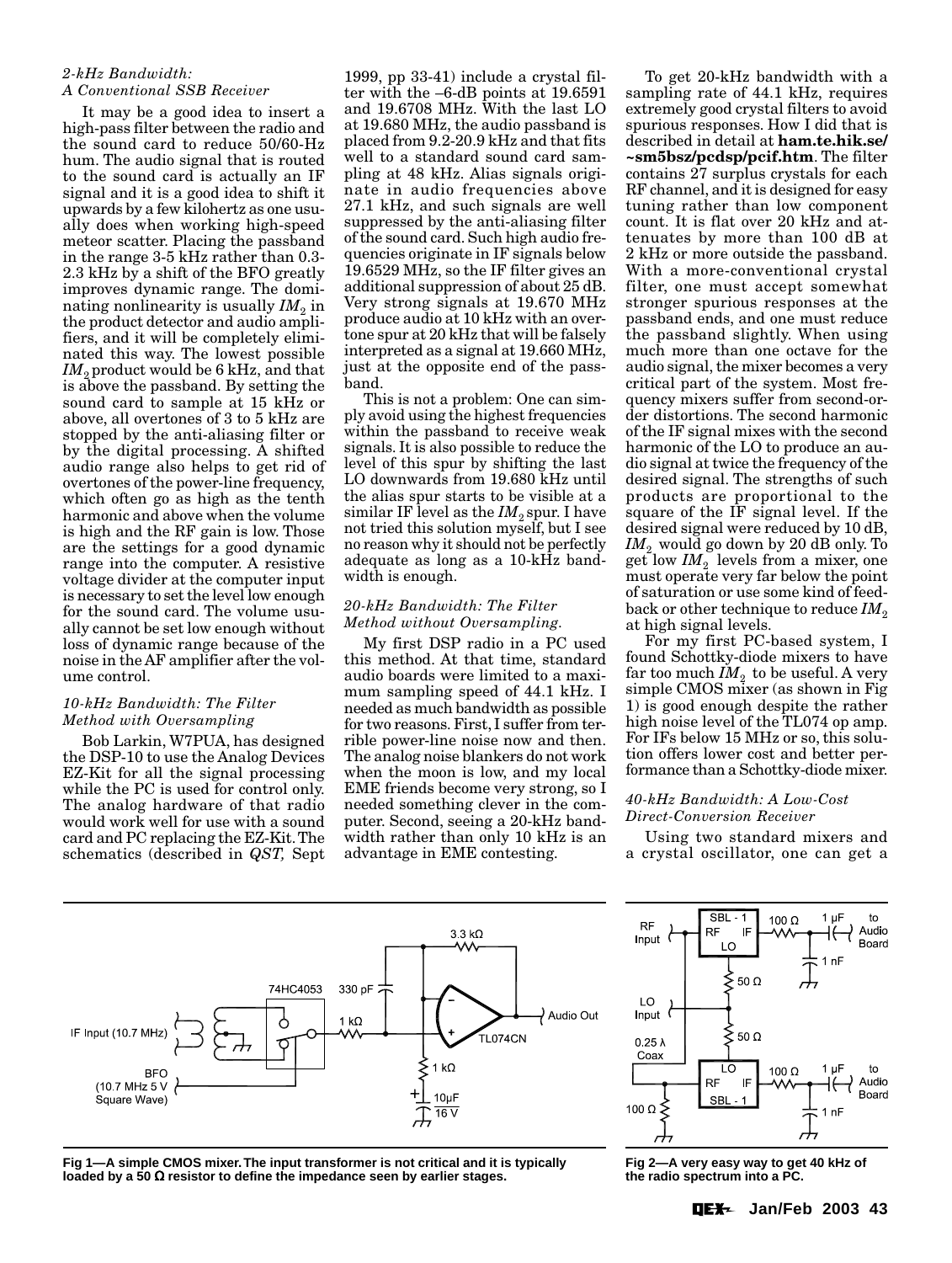surprisingly good radio receiver, as shown in Fig 2. No anti-aliasing filters are needed; the ones built into the sound card are sufficient if dynamicrange requirements are modest. Without any amplifier at all, the noise figure is far from acceptable; gain on the order of 40 dB needs to be added. Part of the gain is preferably added at baseband. With a very-low-noise amplifier following each mixer, the sensitivity can be made good enough for use without any RF amplifier. Since the LO power level is +10 dBm and one might expect leakage to the RF port about 30 dB below this level, one should never use this circuitry without an RF amplifier. The RF amplifier should also provide some selectivity because a Schottky-diode mixer is sensitive to signals at overtones of the LO frequency. On the HF bands, quite a lot of overtone attenuation is needed. The response at three times the LO frequency is typically only 12 dB below the response at the fundamental. For further details about this simple receiver and performance data, check **ham.te.hik.se/~sm5bsz/linuxdsp/ hware/sbl1.htm**.

#### *90-kHz Bandwidth: Another Low-Cost Direct-Conversion Receiver.*

Fig 3 shows a low-noise, low-cost audio amplifier that is suitable to insert between a Schottky-diode mixer and the input of an audio board. The input transistor operates at a relatively high current, so it produces a very low noise figure at a source impedance around 50 Ω. The transistor should be rated at  $1 \text{ A with an } F_t$  of at least 100 MHz. BC489A, BF452 and many others are fine. The op amp that follows the transistor provides high gain, which is fed back to make the voltage swing small at the collector of the input transistor. This way, the second-order distortion is made very low. The second op amp provides 10 dB more gain and stabilizes the operating point of the input transistor through a low-pass filter.

With a low-noise amplifier following a Schottky-diode mixer, one easily runs into problems with the stability and purity of the local oscillator. At 144 MHz, even an IC-202 is not good enough, and that's the purest commercial transmitter I know. It is possible to lower the noise floor of an IC-202 by about 10 dB: First, replace the 470-  $\Omega$  emitter resistor of the LO with a 150-Ω resistor in series with an RF choke. Then, decouple the base of the first frequency-multiplier stage for low frequencies by installing a 1-µF capacitor in series with an RF choke.

Modified like this, it is just about good enough to be used as the LO in a direct-conversion 144-MHz receiver, but only if a low-level Schottky-diode mixer were used. A high-level mixer needs about 15 dB more of LO power and would therefore be much more susceptible to LO sideband noise. Besides the desired mixing of the signal at the LO port with the signal at the RF port, a mixer will mix the signal at the LO port with itself and its own overtones. As a result, a Schottky-diode mixer will detect both AM and FM undesired modulation that may be present on the LO signal. With more LO power, the undesired AM/FM detection will produce more audio noise at the mixer port. One way of understanding it is like this: If a high-level mixer were used, about 15 dB more LO power would be needed. Both the LO carrier and the sidebands that surround it would then be 15 dB stronger so the mixing product, audio noise, would be 30 dB stronger. It is difficult, if not impossible, to make a local oscillator that is good enough for a high level Schottky mixer in a direct-conversion radio on 144 MHz.

The amplifier of Fig 3 works fine for signals up to about 75 kHz. If higher frequencies were allowed to enter the amplifier, the input transistor would go into nonlinear operation because the feedback is not fast enough. A low-pass filter is required to protect the amplifier from strong signals at high frequencies. For further details about this reasonably good 144-MHz receiver, including performance data, check **ham.te.hik.se/~sm5bsz/linuxdsp/ hware/optiq.htm**.

### *95-kHz Bandwidth: A No-Compromise Design*

An analysis of the previous design made it clear that conversion to baseband should not be made directly from VHF frequencies. It is much better to use an intermediate frequency at which a very good local oscillator can be made easily. I have started to design dedicated hardware for *Linrad*, or for any other SDR software that would interface to 96-kHz sound cards. I'm building this hardware primarily for my own use, so the units are rather big and have substantial power consumption, none of which matters at all to me personally. The first unit is a



**Fig 3—A low-cost audio amplifier with low noise and good linearity. An AD797 with two resistors can replace the entire circuit, but it is expensive and may be hard to find. This circuit gives very good performance with junk-box-grade components. A, B and C are common to I and Q and to both channels in a two-channel system.**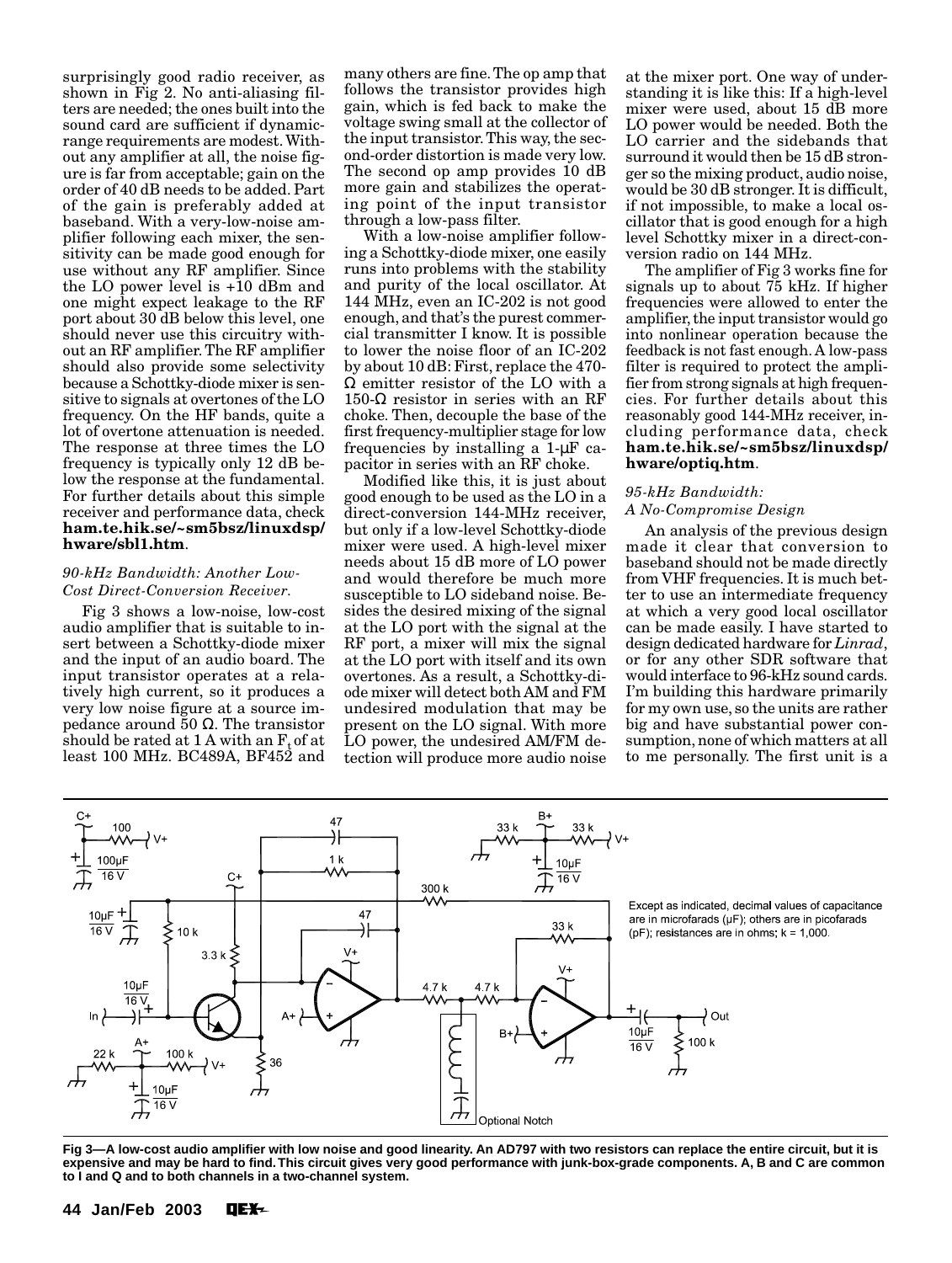2.5-MHz-to-baseband converter with a usable bandwidth of 95 kHz. This unit will be available from Svenska Antennspecialisten **www. antennspecialisten.com**. There will also be some other units to convert to 2.5 MHz from the different amateur bands via higher IF frequencies at 70 MHz and at 10.7 MHz. All the units will be described in detail with links from **ham.te.hik.se/~sm5bsz/ linuxdsp/optrx.htm**.

To avoid any problems with sideband noise on the local oscillator, the last IF is placed as low as 2.5 MHz. The LO is obtained by dividing a 10-MHz oscillator by 4. Refer to Fig 4 for the circuit diagram.

A crystal oscillator can be viewed as an amplifier that has positive feedback through a filter. A 10-MHz crystal has a resistance of about  $4 \Omega$  at series resonance. When a crystal is used to connect the output of an amplifier to its input, both the input impedance and the output impedance of the amplifier must be well below  $4 \Omega$ , not to degrade (increase) the bandwidth. The voltage at the collector of the oscillator transistor is divided by about 50 times by the essentially capacitive voltage divider. This means that the source impedance feeding the crystal is about 2000 times smaller than the impedance at the collector, or about  $1 \Omega$ . The input impedance of a grounded base BF240 is very low, so this oscillator has the potential of being very good in terms of sideband noise.

The frequency divider, a 74AC74, must be fed from a low-impedance source. The clock input of this chip is not an amplifier with extremely low noise figure, and it helps to make the source impedance low to avoid phase jitter caused by the equivalent noise current at the input. It is also a good idea to feed the clock input with a high

signal level. In this circuit, the pk-pk voltage at the clock input is 4.5 V, and the impedance is about 150  $Ω$ , which is low enough at 10 MHz to do the frequency mixing from 2.5 MHz to baseband. An extremely linear mixer is needed to preserve the very good linearity and high dynamic range of 24-bit, 96-kHz sound cards. The fourphase AF feedback mixer shown in Fig 5 has an extremely low level of  $IM_2$ . Fig 6 shows a two-tone test with this unit. Two equally strong signals, both at –22 dBm, are fed into the 2.5-MHzto-baseband converter connected to a modified Delta44 board. The two signals combine for a peak amplitude of –16 dBm, which is 1.8 dB below saturation for the A/D converters.

The two signals are at 2.4993 and at 2.5092 MHz and show up at 47.3 and 57.2 kHz, respectively, in the *Linrad* spectrum at a level of about 120 dB. The strongest spurs are at the mirror frequencies. In normal operation when *Linrad* is properly calibrated, these spurs are pushed down from about 85 to 45 dB in software.

*IM*<sub>2</sub> occurs at 46.6, 49.5, 66.4 and 38.8 kHz. The amplitude and phase relation of the IM products does not fit what is expected for a baseband signal, so each  $\overline{IM}_2$  spur is split into two frequencies. The level of the  $IM<sub>2</sub>$  products is about 37 dB, 83 dB below the main signals. The IM<sub>2</sub> products originate in the Delta44.

 $IM<sub>3</sub>$  occurs at 37.4 and 67.1 kHz at a level of 32 dB, 88 dB below the main signals. Since the input signal is –22 dBm, we may use the numbers to extract *IP*<sub>3</sub>, which turns out to be<br>+22 dBm. Unlike a conventional radio that typically does not misbehave too badly until the level is somewhere around 15 dB below  $IP_3$ , the 2.5-MHz unit makes the Delta44 saturate at –14 dBm; saturation is fatal to sensitivity. A DSP radio is not well characterized by  $IP_3$  numbers. The level of the intermodulation products at the point of saturation, given in decibels below the main signals, is the best way to specify system linearity as determined by a two-tone test. The 2.5-MHz receiver has  $IM_2$  at –81 dBc and  $IM_3$ at –84 dBc. To fully characterize the in-band properties of this system, one must add that the noise floor is at –146 dBc/Hz at a frequency separation of 5 kHz. It is –147 dBc/Hz when no strong signal is present. Knowing that saturation is at –14 dBm, one finds that 147 dBc/Hz corresponds to –161 dBm/Hz, which is 13 dB above the noise from a room-temperature resistor (the theoretical limit). The noise figure is thus measured to be 13 dB by use of the *Linrad* S-meter. A conventional noise-figure meter gives a similar result.

At frequency separations below about 25 kHz, the 2.5-MHz-tobaseband converter competes well with any modern transceiver because of the reciprocal mixing problems associated with variable-frequency oscillators in analog receivers. But at frequency separations above 25 kHz with the offending signal within the *Linrad* passband, analog receivers may be better because they do not saturate like A/D converters. If the offending signal is more than 47 kHz from the center frequency, the 2.5-MHz-tobaseband converter does not saturate until at about +5 dBm because of the very sharp anti-alias filter following the mixer. The saturation level grows with the frequency separation to about +15 dBm at 100 kHz. This is an impressive 176 dBc/Hz above the noise floor. This kind of level for saturation is required to keep  $IM<sub>3</sub>$  low for signals outside the visible passband. The local oscillator is good enough to not



**Fig 4—A low-noise crystal oscillator to drive a four-phase CMOS mixer.**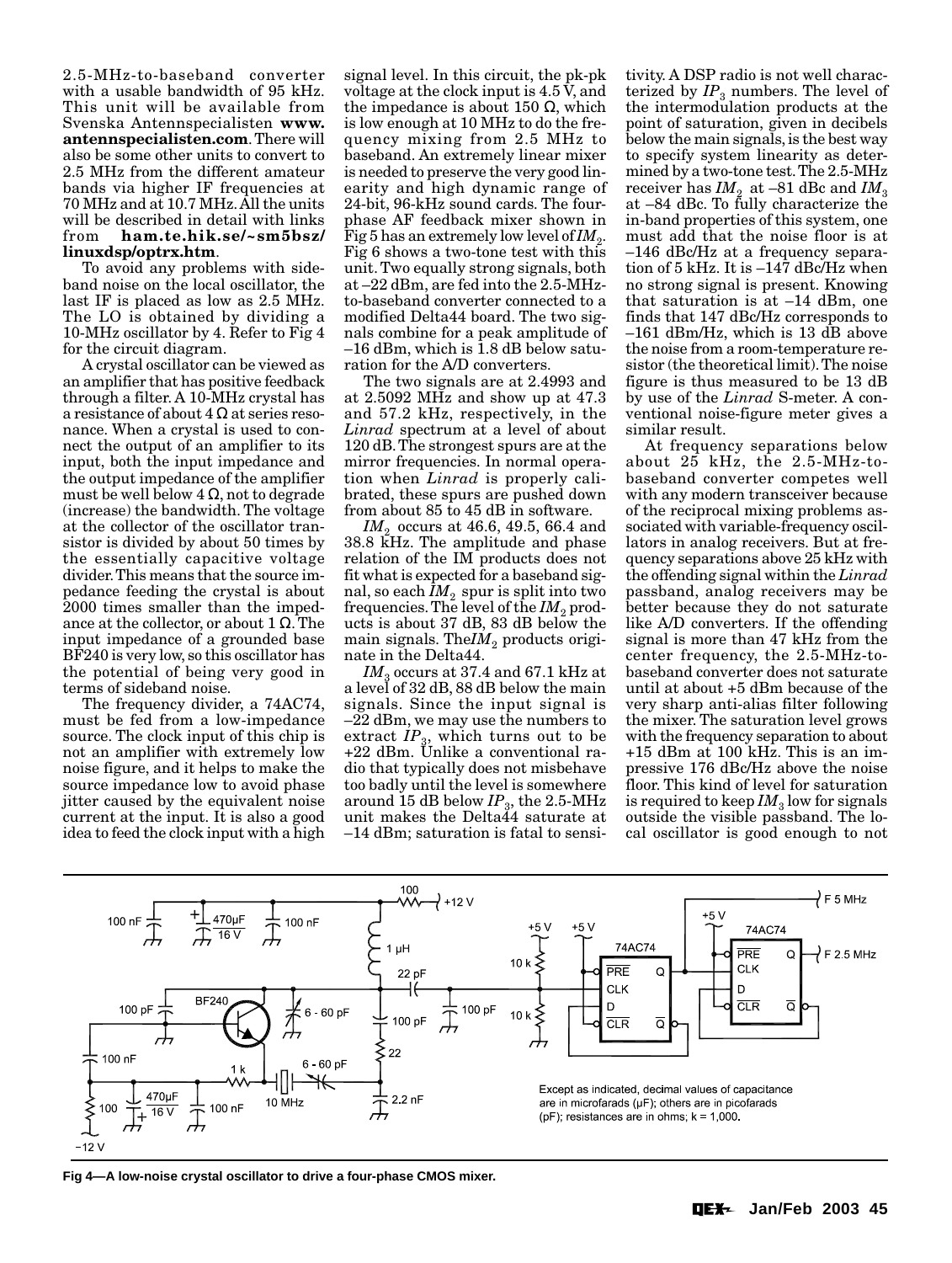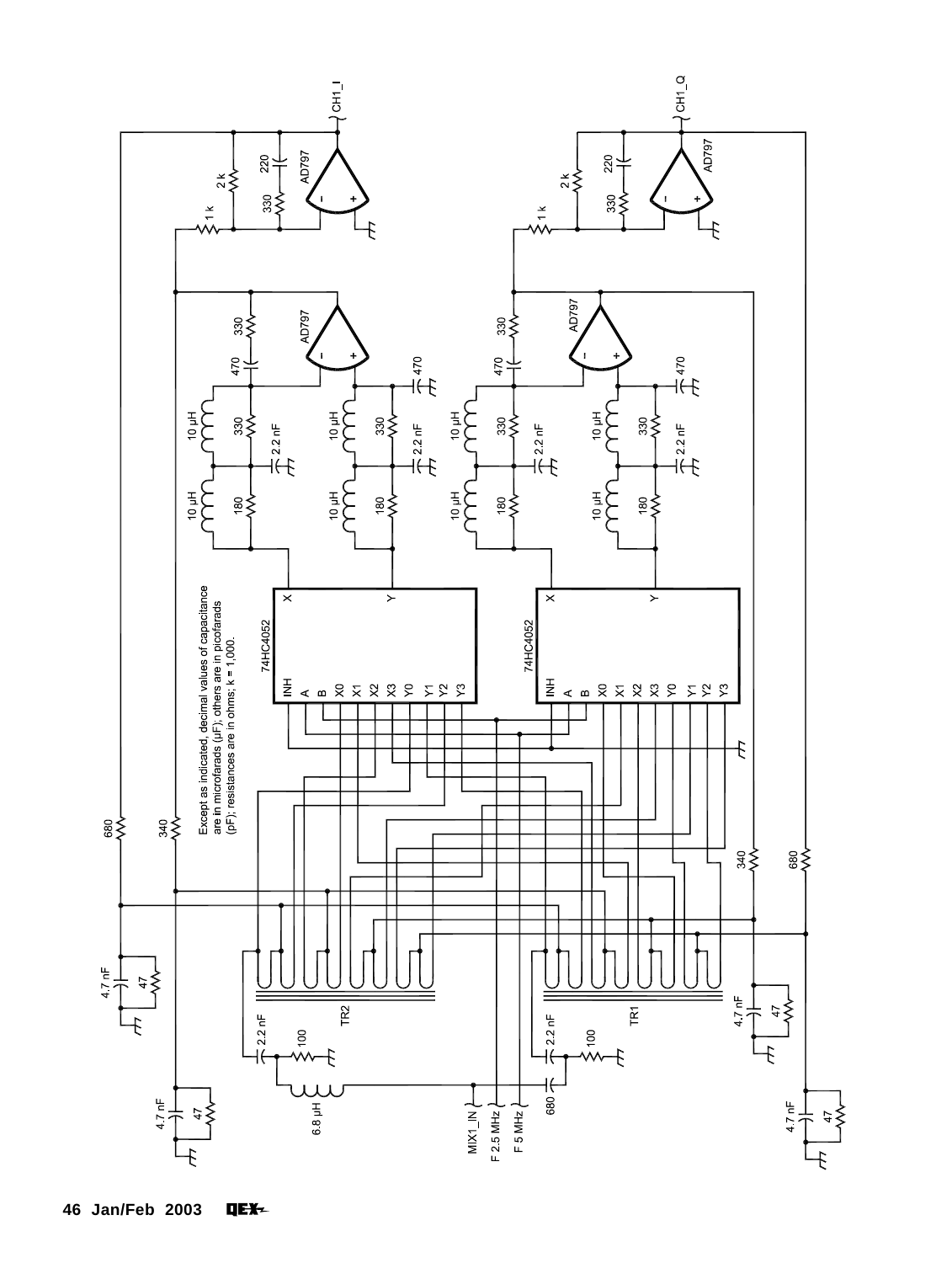#### **Fig 5—(left) The four-phase AF feedback mixer.**

degrade the noise floor by reciprocal mixing even for a +15dBm signal at 100 kHz separation.

The dynamic-range numbers given here are for a modified Delta44. The Delta44 has a design error, in that the analog ground of the board is grounded to the computer backplane through the screws that hold the D-sub connector. Some voltages are insufficiently decoupled. With larger capacitors and with the ground loop removed, the noise floor is improved by about 3 dB. In the case where Delta44 is intended for software-radio use only, one can improve by one more decibel. This is done by routing the signal directly to the A/D chip through a voltage divider, thereby excluding the noise from the input amplifier of the Delta44. For details about modifying the Delta44 board, look at **ham.te.hik.se/~sm5bsz/linuxdsp/ hware/delta44.htm**.

#### **Problems Associated with Large Bandwidths**

The need to allow strong undesired signals within the passband creates several different problems that must be solved when a wide bandwidth system is designed. One must make the system linear up to signal levels as high as possible. At the same time, one wants the noise floor as low as possible. These two requirements are sometimes in conflict. If, for example, a Schottky-diode mixer were used, one can improve linearity by selecting a more expensive mixer that operates with a higher level of LO power. With more LO power, such a mixer becomes a more sensitive AM and FM detector that produces audio noise from the noise sidebands associated with the LO. The sideband noise of the LO may then become the limiting factor for the noise floor, in which case the performance actually is better with a low-

cost, low-level mixer. Here is a list of problems associated with wide-bandwidth conversion to audio:

*Ground Loops:* The mains 50/60Hz and its overtones may flow in the analog ground to the computer sound card. At modest bandwidths, this problem is easily cured by shifting the spectrum upwards as mentioned above. Having a single grounding point (star configuration) for the computer and the rig will help to make the ground-loop currents small. For large bandwidths, when full audio response is required well below 1 kHz, it is often necessary to break up the ground reference. One way is to use a differential amplifier as shown in Fig 7. Any voltage difference between mixer ground and sound-card ground will be compensated for automatically. Another possibility is to break up the ground at the mixer, having separate HF and AF grounds as shown in Fig 8. If the mixer does not have separate ground returns for IF and HF signals, as does the SBL-1, one can isolate RF and LO from the common ground of the mixer by use of small coupling capacitors, typically 10 nF or less.

If the op amp is operated from a single-rail supply, R1 and R2 are made equal. Otherwise R2 is made very large, to make sure the voltage across the electrolytic capacitors does not go the wrong way. R1 should be at least 1 kΩ to keep a high impedance at 50/60Hz between sound-card ground and RF ground.

*Mixer Linearity:* At large signal levels, a mixer saturates. The sine wave that is the ideal response to a pure carrier at some offset from the LO becomes distorted; its overtones constitute spurious responses. A Schottkydiode mixer should not be allowed to give more than about 1% of its saturated output level to make these spurs reasonable in amplitude. FET-switch mixers may produce second harmonics because the current through the switch may have a large component of overtones to the RF frequency. This is particularly true if the switch has capacitors at both sides, an LC filter at RF and a capacitor to ground at the audio side.

*RF Amplifier Linearity:* An RF amplifier will produce overtones when forced to give large output signals. These overtones mix with the overtones of the LO that circulate in a saturated mixer and produce audio responses that behave exactly as mixer nonlinearities. A good filter that suppresses the harmonics of the desired RF is needed to reduce this problem.

*AF Amplifier Linearity:* It is obvious that the audio amplifier between the mixer and the sound card must be extremely linear. Distortion creates spurs. It is important to make sure very little RF signal reaches the audio-amplifier input. Less than a 100 mV of RF may be enough to severely degrade linearity.

*AF Amplifier Noise:* The audio amplifier should not add much noise. Feedback is necessary in order to get good linearity, but it is not necessarily a good idea to arrange the feedback to present a matched load to the mixer output impedance. The AF feedback mixer in Fig 5, as one example, does not load the mixer output at all. In this circuit, two mixers are used in antiphase to make use of both of the opamp inputs. This way, the signal is increased by 6 dB while the noise is unaffected. The audio frequency impedance at the op-amp inputs is very low. This way, the thermal noise associated with resistive components at room temperature is minimized. The feedback resistor is only 47  $\Omega$  to ground. It does contribute some noise, but it

**Fig 7—(below) A differential amplifier converts the voltage difference between input and ground to a voltage difference between SND\_LIVE and SND\_GND. Any voltage difference between ground and SND\_GND will not appear at the output.**



**Fig 6—The main spectrum display of Linrad when two signals, both of level –22dBm are fed into the 2.5-MHz-to-baseband converter. The A/D is a modified Delta44 board.**



Except as indicated, decimal values of capacitance are in microfarads (µF), others are in picofarads (pF), resistances are in ohms,  $k = 1,000$ .